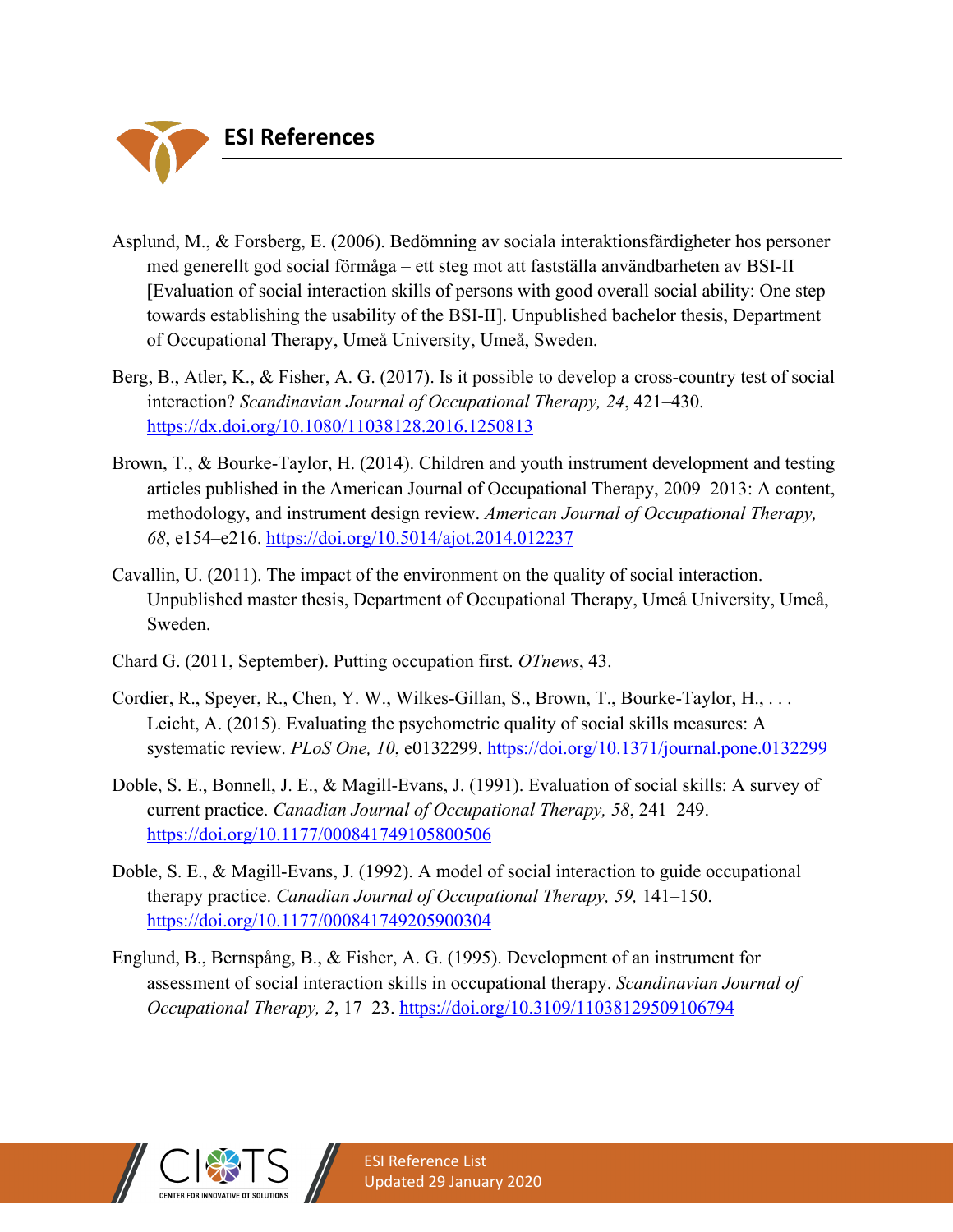- Fisher, A. G. (2006). Overview of performance skills and client factors. In H. M. Pendleton, & W. Schultz-Krohn (Eds.), *Pedretti's occupational therapy: Practice skills for physical dysfunction* (6th ed., pp. 372–402). St. Louis MO: Mosby Elsevier.
- Fisher, A. G., & Griswold, L. A. (2014). Performance skills: Implementing performance analyses to evaluate quality of occupational performance. In B. A. A. Schell, G. Gillen, & M. E. Scaffa (Eds.), *Willard & Spackman's occupational therapy* (12th ed., pp. 249–264). Philadelphia: Lippincott Williams & Wilkins.
- Fisher, A. G., & Griswold, L. A. (2018). *Evaluation of Social Interaction* (4th ed.). Fort Collins, CO: Three Star Press.
- Fisher, A. G., Griswold, L. A., Munkholm, M., & Kottorp, A. (2017). Evaluating domains of everyday functioning in people with developmental disabilities. *Scandinavian journal of occupational therapy, 24*, 1–9. https://doi.org/10.3109/11038128.2016.1160147
- Griswold, L. A., & Simmons, D. C. (2014). Social interaction and occupational performance. In B. A. A. Schell, G. Gillen, & M. E. Scaffa (Eds.), *Willard & Spackman's occupational therapy* (12th ed., pp. 883–893). Philadelphia: Lippincott Williams & Wilkins.
- Griswold, L. A., & Townsend, S. (2012). Assessing the sensitivity of the Evaluation of Social Interaction: Comparing social skills in children with and without disabilities. *American Journal of Occupational Therapy, 66, 709–717.* https://doi.org/10.5014/ajot.2012.004051
- Johansson Jänkänpää, A., & Malmhäll I.-M. (2008). Bedöming av relationen mellan kvalitén i social interaktion och ålder hos barn [Evaluation of the relation between quality of social interaction and age among well children]. Unpublished bachelor thesis, Department of Occupational Therapy, Umeå University, Umeå, Sweden.
- Krieger, B., & Neecke, M. (2011). ESI-kontextbasiertes Erfassungsintrument für soziale Interaktionsfähigkeit [ESI: Context-based evaluation instrument for social interaction skills]. *Ergotherapie, 10,* 22–23.
- Krieger, B., & Neecke, M. (2011). L'ESI, un instrument d'évaluation de la capacité d'interaction sociale adapté au context [ESI: Context-based evaluation instrument for social interaction skills]. *Ergotherapie,* 24–25.
- Krieger, B., & Dehnhardt, B. (2012). Evaluation of Social Interaction (ESI) zur Erfassung der sozialen Interaktionsfertigkeit. [Evaluation of Social Interaction (ESI) to assess social interaction skills]. *Ergotherapie und Rehabilitation*, *51*(4), 12–15.
- Lim, S. M., & Rodger, S. (2008). An occupational perspective on the assessment of social competence in children. *British Journal of Occupational Therapy, 71*, 469–481. https://doi.org/10.1177/030802260807101104